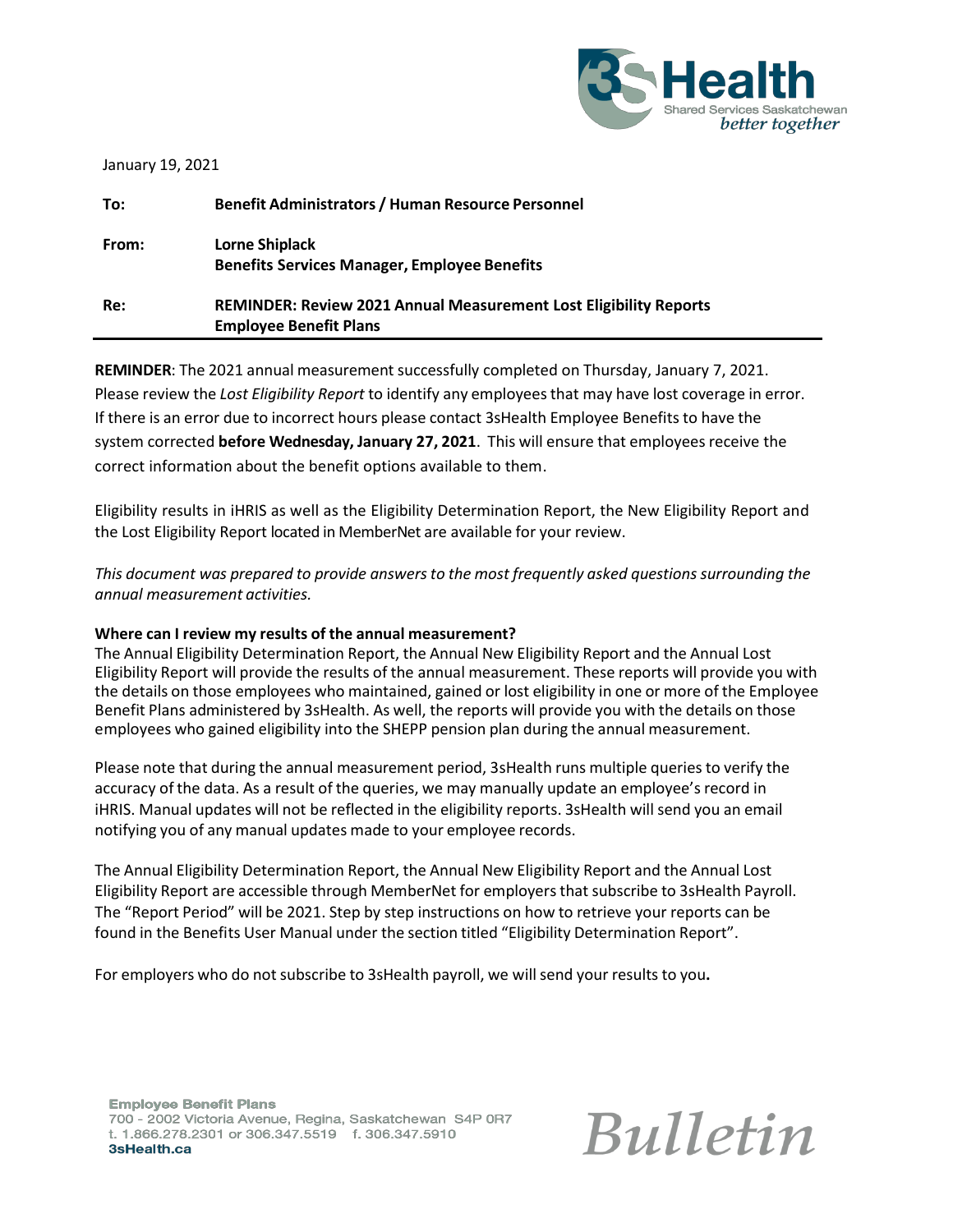### **What impacts will the annual measure have on employees who fall under the cohorting order effective April 17, 2020?**

Employees who were restricted from working at a position due to cohorting at any time in 2020 will have the actual hours they worked from January 1, 2020 to December 31, 2020 (or the date they stopped working at the restricted position) included in the annual measure. As part of the annual measure validation, 3sHealth Employee Benefits will review the benefit coverage of all employees who were cohorted in 2020 to determine:

- If the employee's annual hours were not enough to maintain benefits as a result of the annual measure, then 3sHealth Employee Benefits will manually reinstate their benefits back to the coverage they had as of December 31, 2020.
- If the employee's extended health care and dental benefits coverage increases as a result of the annual measure then their increase in coverage will begin effective January 1, 2021.
- If the employee did not have benefit coverage at December 31, 2020 and they did not work enough hours to be eligible for benefits after the annual measure, then the employee will be measured again on December 31, 2021.

### **When will 3sHealth Employee Benefits send annual welcome packages and letters to employees?**

3sHealth Employee Benefits will send the annual notification letters and Enrolment Information Forms to employees, after eligibility reports and queries have been reviewed and enrolment records have been updated where required. As part of the eligibility report review, 3sHealth will verify hours with the employer for employees with 0 hours or employees that were within 50 hours of becoming benefit eligible.

# **Do employees have the option to convert their group life Insurance to an individual policy if they lose group life eligibility as a result of the annual measurement?**

Yes, employees can convert their group life insurance to an individual policy with Canada Life. Once again this year, we are pleased that Canada Life has agreed to extend the conversion period until February 28, 2021, for employeeslosing group life eligibility as a result of the annual measurement. This extension provides employees with a little extra time to exercise their conversion option as many employees will not be notified that they are losing their coverage until mid-January. More information about the group life conversion option can be found on page 33 of the Group Life Insurance Plan commentary booklet.

## **Do employees who lose extended health care and dental coverage at the annual measurement on December 31, 2020 have the opportunity to continue this coverage?**

Yes, employees have the opportunity to apply for coverage under the *3sHealth Retiree Health & Dental Plan* through Group Medical Services (GMS)*.* Employees can elect to enroll in the extended health care plan, the dental plan, or both the extended health care and dental plan each detailed in the brochure available on the 3sHealth website [www.3shealth.ca.](http://www.3shealth.ca/) If the employee elects to enroll in the *3sHealth Retiree Health & Dental Plan* coverage is a minimum one year commitment.

Employees can request to have their enrolment date with GMS backdated to January 1, 2021 and premiums will be charged in accordance with their enrolment date. Questions about the 3sHealth Retiree Health & Dental Plan can be made directly to GMS by calling 1-800-667-3699.

Eligible employees will automatically receive an information package about their opportunity to apply to the *3sHealth Retiree Health & Dental Plan*. 3sHealth Employee Benefits will run a query to identify the employees who lost coverage effective December 31, 2020 due to the annual measurement and send the information package to the employee's home address.

This offer is available only to those employees who were enrolled in the extended health care plan or dental plan and lost coverage at the annual measurement on December 31, 2020. This will not be offered to employees losing coverage for any other reason such as resignation, termination or lay-off.